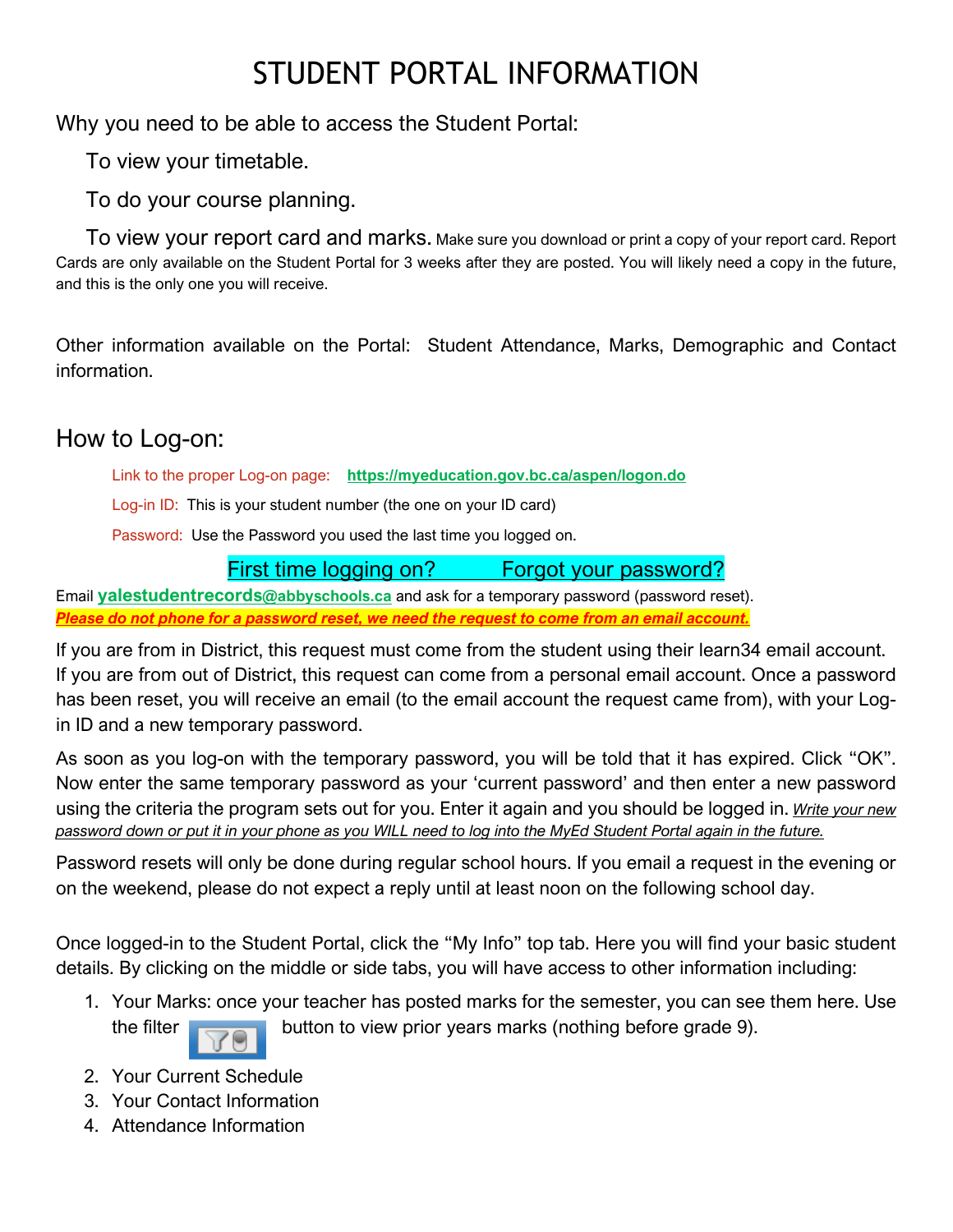# STUDENT PORTAL INFORMATION

## Course Planning:

Under "My Info", the bottom tab on the left side (requests), is where you will enter or view your requests for the next school year. Of course, this will not happen until "Course Planning" has been done.

On-line course planning can only be done by existing students. If you have registered to attend for the next school year, your requests must be done by completing a hard copy of the selection sheet and submitting it with your registration package.

Instructions on how to do On-Line course requests will be made available to you during your course planning sessions with counsellors.

Using the "Requests" tab on the left side you will be able to select your courses for next year while the Portal is available. After the cut-off date you are given during course planning, you will not be able to select or change your requests, but you will still be able to view them and see teacher recommendations (if your academic teachers chose to do on-line recommendations).

#### Some Hints

1. Please don't pay any attention to the number of credits you see on the "requests" tab.

<< Exit entry mode

- 2. You can review your choices and look at teacher recommendations by clicking on the "Exit Entry Mode" link on the main page. Options  $\blacktriangledown$ **Reports**
- 3. A number of subject areas have more options than fit on one page. Please use the 'down arrow' to get to the other pages of options available.  $\overline{\mathcal{L}}$  1:10 |MLTST10  $\sqrt{|\cdot|}$
- 4. Please choose 2 alternate choices for electives in case the schedule cannot accommodate your first request.
- 5. To undo a choice, go back and un-click the box beside the course and then make your new choice.

#### To View your Schedule:

Once the MyEd Student Portal becomes available at the end of August (dates will be posted in the summer letter that comes out in August) and for the rest of the year, you can view your schedule in the MyEd Portal. There are 3 views available. Choose the one that makes the most sense to you.

1. Go to the "Academics" top tab. It will usually default to the current semester. Use the box on the far right top to toggle to "all terms".

2. and 3. Go to the "My Info" top tab. Click on the "Current Schedule" side tab on the left. There are 2 views here. A list view and a Matrix view. You can toggle between the two using the view hyperlink situated on the left just above your schedule. If you are on the Matrix view, there is a down arrow to choose the term you would like to view.